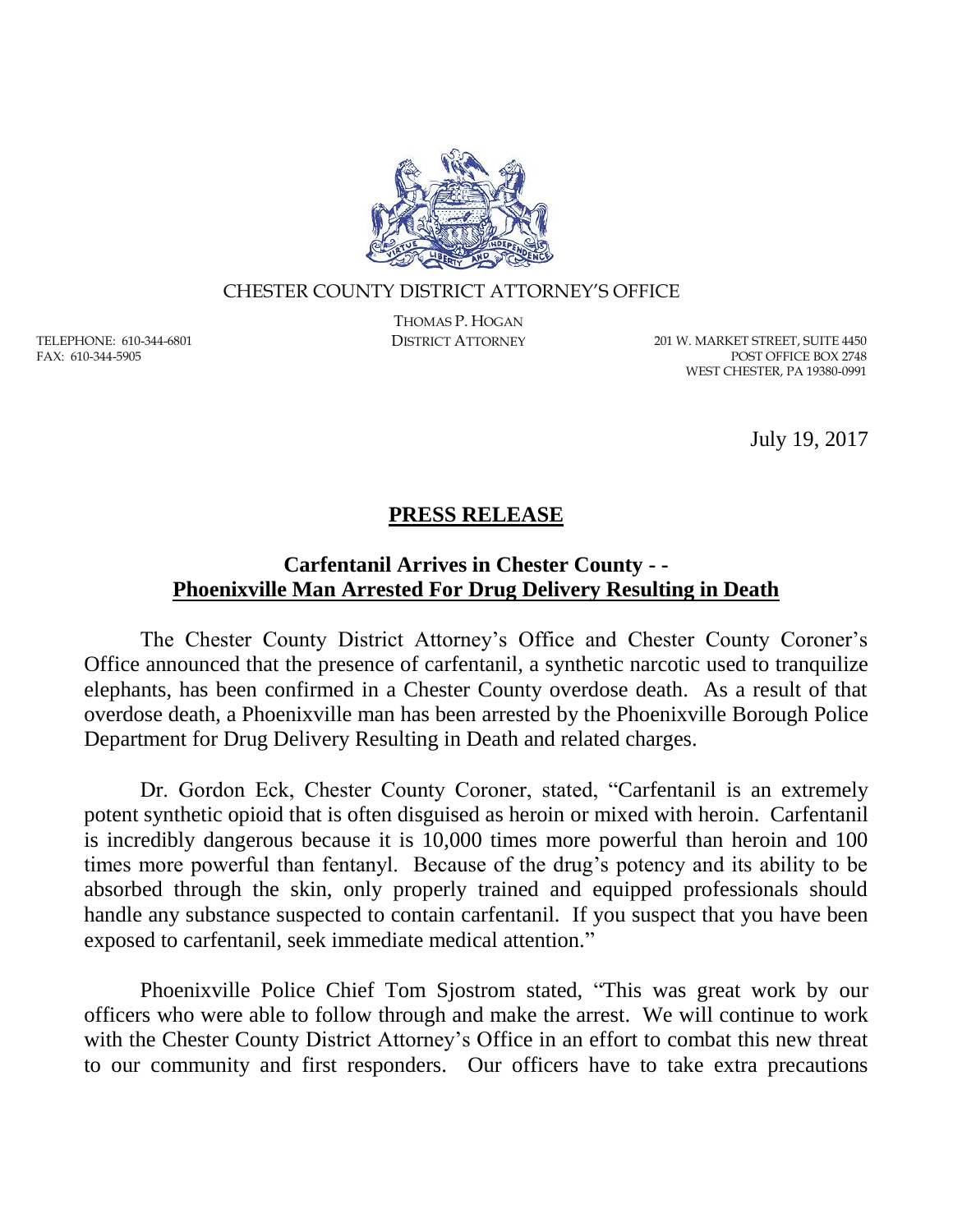knowing that any contact with heroin might also mean contact with carfentanil, which could have deadly consequences."

District Attorney Tom Hogan stated, "Drug traffickers and drug users are engaged in a vicious cycle. The addicts, with their bodies and brains desensitized by repeated drug use, need stronger and stronger drugs to keep up their high. The drug dealers are only too happy to sell the addicts stronger drugs, like carfentanil, regardless of the risks. The end result is more money for the dealers and more dead bodies on the streets."

The defendant is Damon Alfred Eskridge of Railroad Street, Phoenixville, PA. The defendant is 20 years old.

The allegations from the criminal complaint are as follows:

On July 4, 2017, Phoenixville Police Officers were dispatched for a possible heroin overdose to a home on Second Avenue, Phoenixville, Chester County, Pennsylvania. Upon arrival, investigators found a 34 year-old male unresponsive. The scene was secured and the male was declared deceased by medical personnel.

During a search of the deceased's bedroom, investigators found numerous empty heroin bags stamped "New Arrival," "Chapo," and "Wells Fargo." Investigators also seized four "New Arrival" bags still containing suspected heroin. There was a used hypodermic needle, commonly used to "shoot up" heroin, found next to the dead body.

Investigators then located the overdose victim's cellular telephone. They conducted an examination of the phone and determined that the overdose victim had been purchasing his heroin from "Kevin D."

On July 5, 2017, Phoenixville Police communicated with "Kevin D" via text messaging. The police arranged for "Kevin D" to deliver 12 bags (commonly referred to as a "bundle") of heroin at St. Mary's Street and South Street in Phoenixville Borough.

When "Kevin D" arrived in the area of St. Mary's Street and South Street, the police requested he deliver the heroin to their car. As "Kevin D" approached the undercover police car, he was taken into custody. "Kevin D" possessed twelve bags of heroin, exactly what the police had ordered. The bags were stamped "New Arrival," identical to the bags found in the overdose victim's home.

 $\overline{a}$ 

<sup>&</sup>lt;sup>1</sup> A criminal defendant is presumed innocent until proven guilty in court.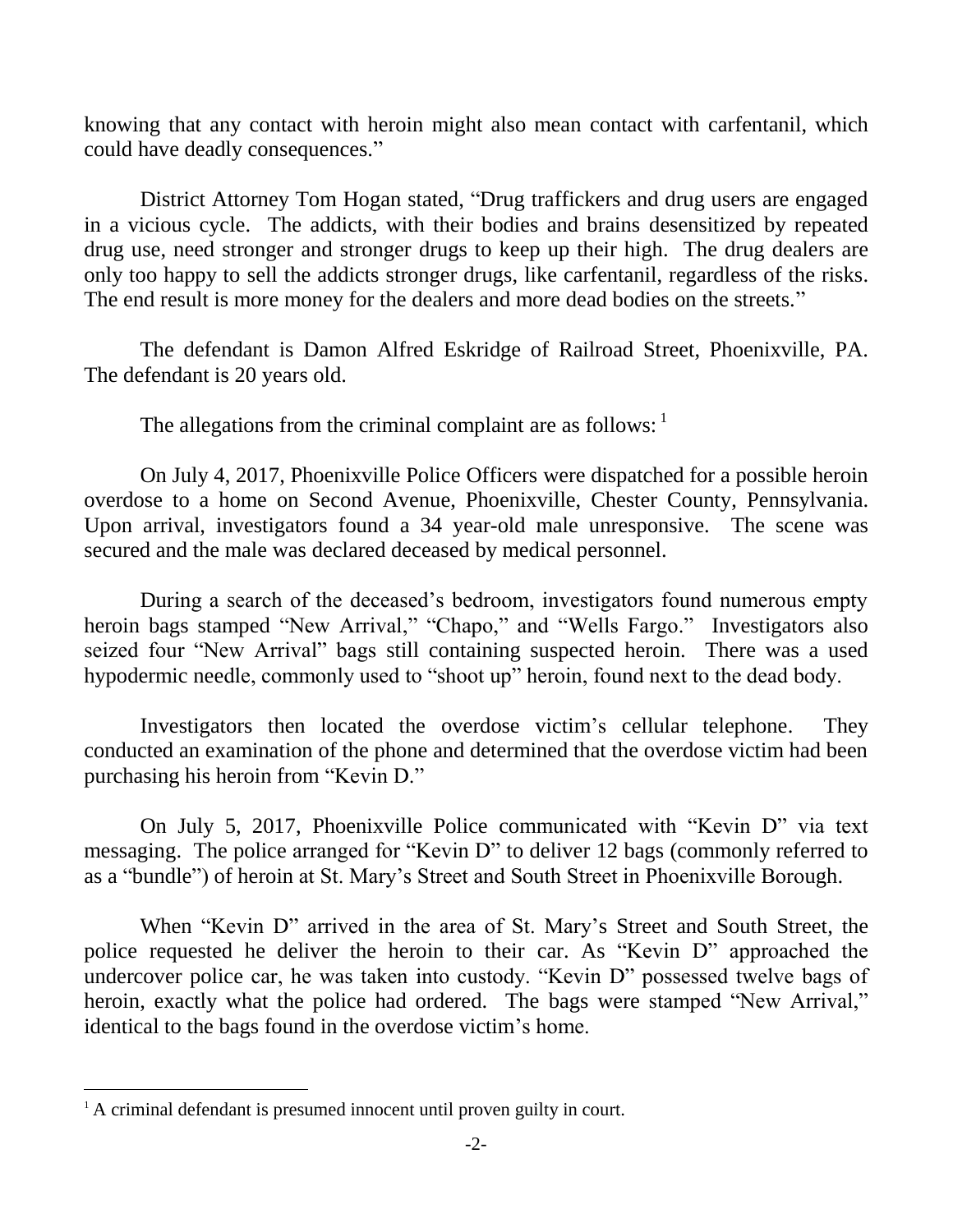"Kevin D" was then identified by the police as the defendant, Damon Eskridge. The defendant also possessed six additional bags of heroin stamped "New Arrival," \$274.74 in U.S. currency, and a cellular telephone. On July 5, 2017, Eskridge was charged with Possession With the Intent to Deliver Drugs, Criminal Use of a Communication Facility, Dealing in Proceeds of Unlawful Activity, and related charges. The defendant posted bail and was released.

The Chester County Coroner's Office completed an autopsy of the deceased. Subsequent toxicology results revealed the presence of carfentanil in the blood of the overdose victim. On July 17, 2017, the Chester County Coroner's Office declared that the overdose victim's death was caused by acute carfentanil toxicity.

On July 18, 2017, based on the toxicology findings, the Phoenixville Police issued a second criminal complaint for the defendant charging him additionally with Drug Delivery Resulting in Death. The defendant was arrested. MDJ Ted Michaels set bail at \$1,000,000 cash and the defendant was remanded to Chester County Prison.

This is the first reported appearance of carfentanil in Chester County. Carfentanil is a Schedule II controlled substance, commonly used as a tranquilizing agent for elephants, horses, and other large animals. It is known on the street as "gray death." Carfentanil is extremely dangerous to humans, often causing nearly instantaneous cardiovascular collapse and death. Naloxone, the drug used to reverse opioid overdoses, has limited effectiveness against carfentanil. Carfentanil appeared in Western Pennsylvania earlier this year, made its way to the Harrisburg area in Central Pennsylvania a couple of months ago, and recently has been showing up in overdoses in the Philadelphia area.

Carfentanil also poses a significant danger to police, first responders, and medical, personnel. Carfentanil comes in many forms, including powder, blotter paper, or spray, and can be absorbed through the skin or accidental inhalation. Drug dealers also have been using pill presses to market the drug in pill form, often sold on the street as if it was Oxycodone. Carfentanil can be lethal to humans in amounts less than one milligram.

District Attorney Hogan added, "Think of a couple of grains of salt. That is the amount of carfentanil that can kill a drug user looking for a new high or a police officer unlucky enough to accidentally ingest the drug. In Chester County, we are working together every day to keep this poison out of our homes, schools, and businesses."

The lead charge in this case is Drug Dealing Resulting in Death. That charge carries a maximum sentence of 20-40 years imprisonment. However, because there are